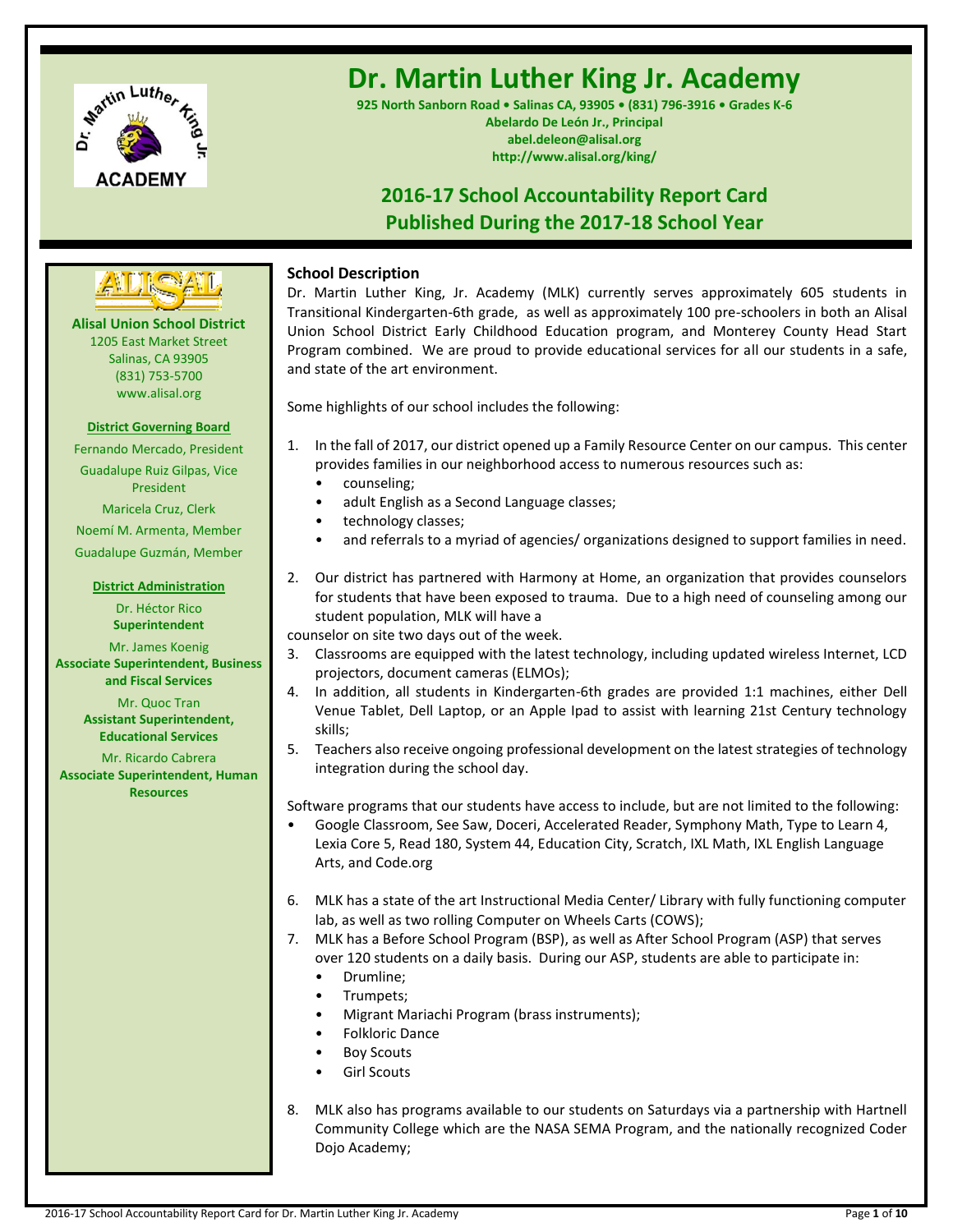- 9. MLK is also the hub for fall sports in the Alisal Union School District as we house volleyball, soccer, and flag football games on our school grounds.
- 10. MLK students have access to an outdoor garden for use during the school day, and during our After School Program.
- 11. MLK teachers meet in a revamped Instructional Coach's office/ Workroom where they have access to resources such as guided reading books, and an area where they are able to collaborate during Grade Level Team meetings.
- 12. MLK is currently in the 3rd year implementation of the Positive Behavior Intervention and Supports (PBIS) Model. Students are recognized for their positive behavior, and understand the mantra of being Ready, Responsible, and Respectful scholars.
- 13. MLK scholars were extremely excited this school year that we had a new addition to our playground structure. Thus, they have more space to play, and get the exercise they need.

At Dr. Martin Luther King Jr. Academy, our faculty works hard to promote our vision of success and excellence within each student. Each teacher continues to motivate our students to work hard and be self reliant; so that in turn, they can make a positive difference in their community. Students are recognized monthly for academic success and improvement in behavior via our student of the month assemblies, as well as end of trimester Accelerated Reader assemblies. Teachers and all staff members are continuously working to provide all of our students with the best educational experience possible.

# **About the SARC**

By February 1 of each year, every school in California is required by state law to publish a School Accountability Report Card (SARC). The SARC contains information about the condition and performance of each California public school. Under the Local Control Funding Formula (LCFF) all local educational agencies (LEAs) are required to prepare a Local Control and Accountability Plan (LCAP), which describes how they intend to meet annual school-specific goals for all pupils, with specific activities to address state and local priorities. Additionally, data reported in an LCAP is to be consistent with data reported in the SARC.

- For more information about SARC requirements, see the California Department of Education (CDE) SARC Web page at http://www.cde.ca.gov/ta/ac/sa/.
- For more information about the LCFF or LCAP, see the CDE LCFF Web page at http://www.cde.ca.gov/fg/aa/lc/.
- For additional information about the school, parents/guardians and community members should contact the school principal or the district office.

| 2016-17 Student Enrollment by Grade Level       |     |  |  |  |
|-------------------------------------------------|-----|--|--|--|
| <b>Number of Students</b><br><b>Grade Level</b> |     |  |  |  |
| Kindergarten                                    | 106 |  |  |  |
| Grade 1                                         | 94  |  |  |  |
| Grade 2                                         | 97  |  |  |  |
| Grade 3                                         | 94  |  |  |  |
| Grade 4                                         | 95  |  |  |  |
| Grade 5                                         | 62  |  |  |  |
| Grade 6                                         | 50  |  |  |  |
| <b>Total Enrollment</b>                         | 598 |  |  |  |

| 2016-17 Student Enrollment by Group        |                                    |  |  |  |  |
|--------------------------------------------|------------------------------------|--|--|--|--|
| <b>Group</b>                               | <b>Percent of Total Enrollment</b> |  |  |  |  |
| <b>Black or African American</b>           | ŋ                                  |  |  |  |  |
| American Indian or Alaska Native           | n                                  |  |  |  |  |
| Asian                                      | Ω                                  |  |  |  |  |
| <b>Filipino</b>                            | o                                  |  |  |  |  |
| <b>Hispanic or Latino</b>                  | 98.5                               |  |  |  |  |
| <b>Native Hawaiian or Pacific Islander</b> | n                                  |  |  |  |  |
| White                                      | 0.7                                |  |  |  |  |
| Two or More Races                          | n                                  |  |  |  |  |
| Socioeconomically Disadvantaged            | 94.6                               |  |  |  |  |
| <b>English Learners</b>                    | 84.6                               |  |  |  |  |
| <b>Students with Disabilities</b>          | 4.3                                |  |  |  |  |
| <b>Foster Youth</b>                        | 0.2                                |  |  |  |  |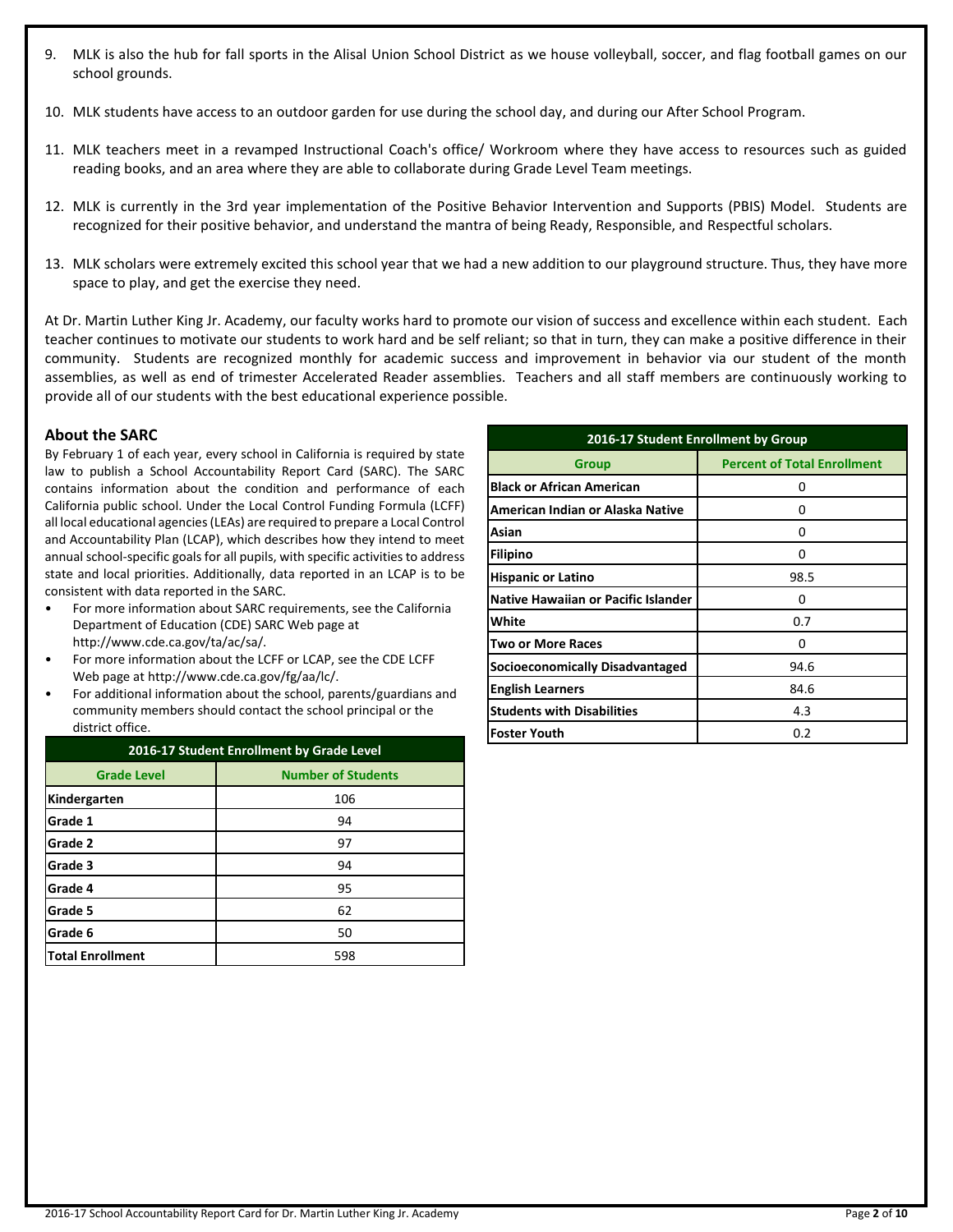# **A. Conditions of Learning**

# **State Priority: Basic**

The SARC provides the following information relevant to the State priority: Basic (Priority 1):

- Degree to which teachers are appropriately assigned and fully credentialed in the subject area and for the pupils they are teaching;
- Pupils have access to standards-aligned instructional materials; and
- School facilities are maintained in good repair.

| <b>Teacher Credentials</b>                         |           |           |           |  |  |  |
|----------------------------------------------------|-----------|-----------|-----------|--|--|--|
| Dr. Martin Luther King Jr. Academy                 | $15 - 16$ | $16 - 17$ | $17 - 18$ |  |  |  |
| With Full Credential                               | 24        | 28        | 25        |  |  |  |
| Without Full Credential                            |           |           |           |  |  |  |
| <b>Teaching Outside Subject Area of Competence</b> |           |           |           |  |  |  |
| <b>Alisal Union School District</b>                | $15 - 16$ | $16 - 17$ | $17 - 18$ |  |  |  |
| <b>With Full Credential</b>                        |           |           | 334       |  |  |  |
| <b>Without Full Credential</b>                     |           |           | 61        |  |  |  |
| Teaching Outside Subject Area of Competence        |           |           |           |  |  |  |

| Teacher Misassignments and Vacant Teacher Positions at this School        |  |  |  |  |  |  |  |
|---------------------------------------------------------------------------|--|--|--|--|--|--|--|
| Dr. Martin Luther King Jr. Academy<br>$17 - 18$<br>$15 - 16$<br>$16 - 17$ |  |  |  |  |  |  |  |
| <b>Teachers of English Learners</b>                                       |  |  |  |  |  |  |  |
| <b>Total Teacher Misassignments</b>                                       |  |  |  |  |  |  |  |
| <b>Vacant Teacher Positions</b>                                           |  |  |  |  |  |  |  |

\* "Misassignments" refers to the number of positions filled by teachers who lack legal authorization to teach that grade level, subject area, student group, etc. Total Teacher Misassignments includes the number of Misassignments of Teachers of English Learners.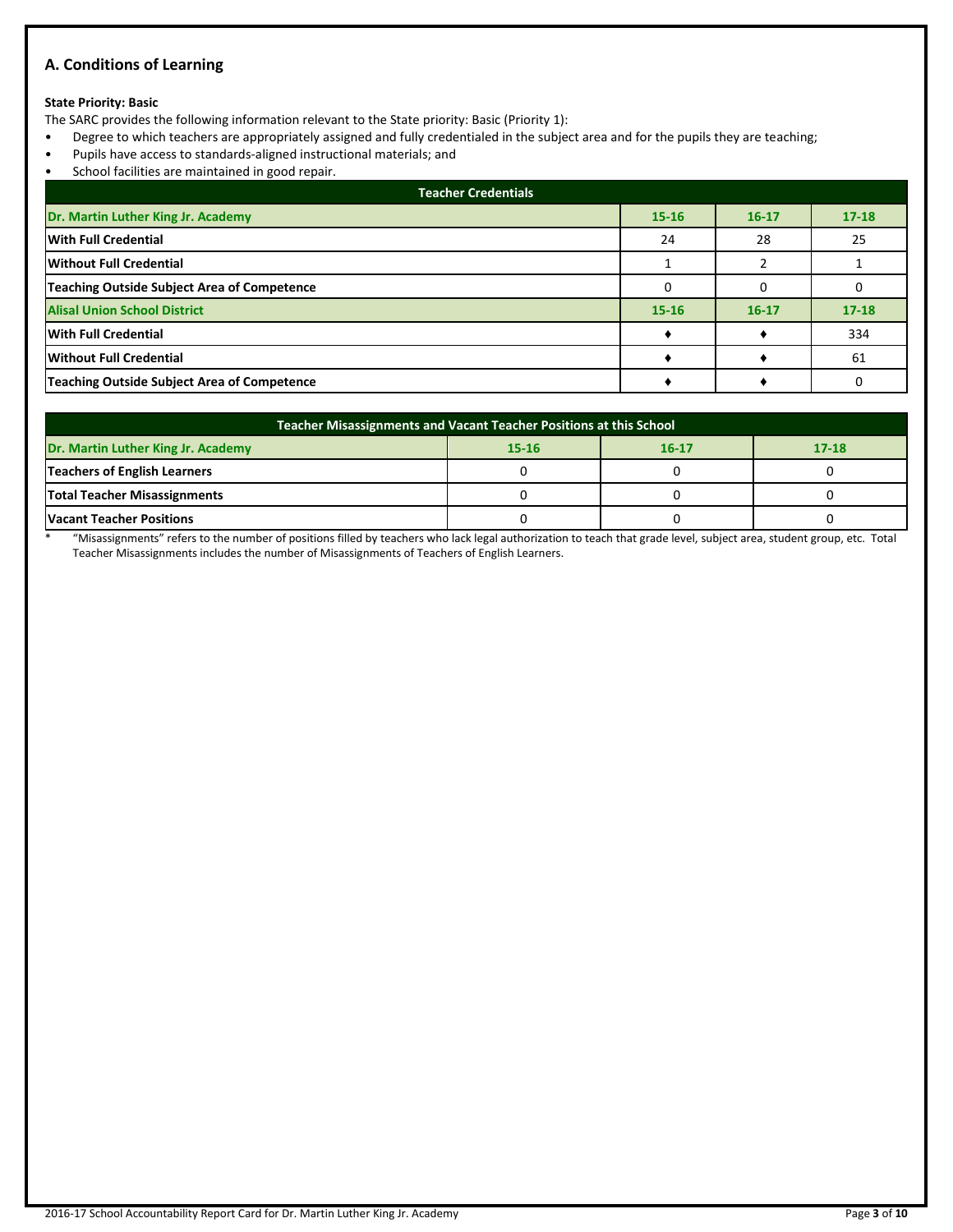# **Quality, Currency, Availability of Textbooks and Instructional Materials (School Year 2017-18)**

In order to support classroom professionals in teaching the Language Arts and Math Common Core State Standards, Engage NY curriculum, in both content areas was recommended and adopted as district curriculum. Both Engage NY Language Arts and Math were piloted and feedback from teachers attested to the ability of these common core resources to meet the requirements of the new common core state standards (CCSS).

In Language Arts:

K-1-2-3 Wonders is used to teacher all Language Arts standards. 4-6 used Engage NY solely to teach all Language Arts standards.

In Math:

At K-6, teachers used both the adopted Everyday Math curriculum and Engage NY Math, selecting one as their primary resource and the other as a secondary resource.

Bilingual Transference classrooms were able to use the Engage NY Math because student materials became available.

| <b>Textbooks and Instructional Materials</b><br>Year and month in which data were collected: 2014 |                                                                                                                                               |             |  |  |  |
|---------------------------------------------------------------------------------------------------|-----------------------------------------------------------------------------------------------------------------------------------------------|-------------|--|--|--|
| <b>Core Curriculum Area</b>                                                                       | <b>Textbooks and Instructional Materials/Year of Adoption</b>                                                                                 |             |  |  |  |
| <b>Reading/Language Arts</b>                                                                      | McMillan / McGraw-Hill, Wonders-Adopted 2017<br>Engage New York Language Arts- Adopted 2014<br>McMillan / McGraw-Hill, Treasures-Adopted 2010 |             |  |  |  |
|                                                                                                   | The textbooks listed are from most recent adoption:<br>Percent of students lacking their own assigned textbook:                               | Yes<br>0    |  |  |  |
| <b>Mathematics</b>                                                                                | Engage New York Math-Adopted 2014<br>McMillan / McGraw-Hill,<br>Every Day Math-Adopted 2012                                                   |             |  |  |  |
|                                                                                                   | The textbooks listed are from most recent adoption:                                                                                           | Yes         |  |  |  |
|                                                                                                   | Percent of students lacking their own assigned textbook:                                                                                      | 0           |  |  |  |
| Science                                                                                           | Delta Foss- (Kinder-5th grades) - Adopted 2007<br>McGraw-Hill- (6th grade) - Adopted 2006                                                     |             |  |  |  |
|                                                                                                   | The textbooks listed are from most recent adoption:                                                                                           | <b>Yes</b>  |  |  |  |
|                                                                                                   | Percent of students lacking their own assigned textbook:                                                                                      | $\mathbf 0$ |  |  |  |
| <b>History-Social Science</b>                                                                     | McGraw-Hill, Vistas- Adopted 2006                                                                                                             |             |  |  |  |
|                                                                                                   | The textbooks listed are from most recent adoption:                                                                                           | Yes         |  |  |  |
|                                                                                                   | Percent of students lacking their own assigned textbook:                                                                                      | 0           |  |  |  |
| <b>Foreign Language</b>                                                                           | Not applicable                                                                                                                                |             |  |  |  |
|                                                                                                   | The textbooks listed are from most recent adoption:                                                                                           | No          |  |  |  |
|                                                                                                   | Percent of students lacking their own assigned textbook:                                                                                      | 0           |  |  |  |
| <b>Health</b>                                                                                     | Not applicable                                                                                                                                |             |  |  |  |
|                                                                                                   | The textbooks listed are from most recent adoption:                                                                                           | No          |  |  |  |
|                                                                                                   | Percent of students lacking their own assigned textbook:                                                                                      | 0           |  |  |  |
| <b>Visual and Performing Arts</b>                                                                 | Not applicable                                                                                                                                |             |  |  |  |
|                                                                                                   | The textbooks listed are from most recent adoption:                                                                                           | No          |  |  |  |
|                                                                                                   | Percent of students lacking their own assigned textbook:                                                                                      | 0           |  |  |  |
| <b>Science Laboratory Equipment</b>                                                               | N/A                                                                                                                                           |             |  |  |  |
|                                                                                                   | The textbooks listed are from most recent adoption:                                                                                           | N/A         |  |  |  |
|                                                                                                   | Percent of students lacking their own assigned textbook:                                                                                      | 0           |  |  |  |

Note: Cells with N/A values do not require data.

# **School Facility Conditions and Planned Improvements (Most Recent Year)**

Our campus was built in 2002 and does not have any portable buildings currently in use. Our campus includes a computer lab, library and multipurpose Room. Our play area includes Four Squares, Hopscotch games, one play structure, basketball and volleyball courts and tetherball courts.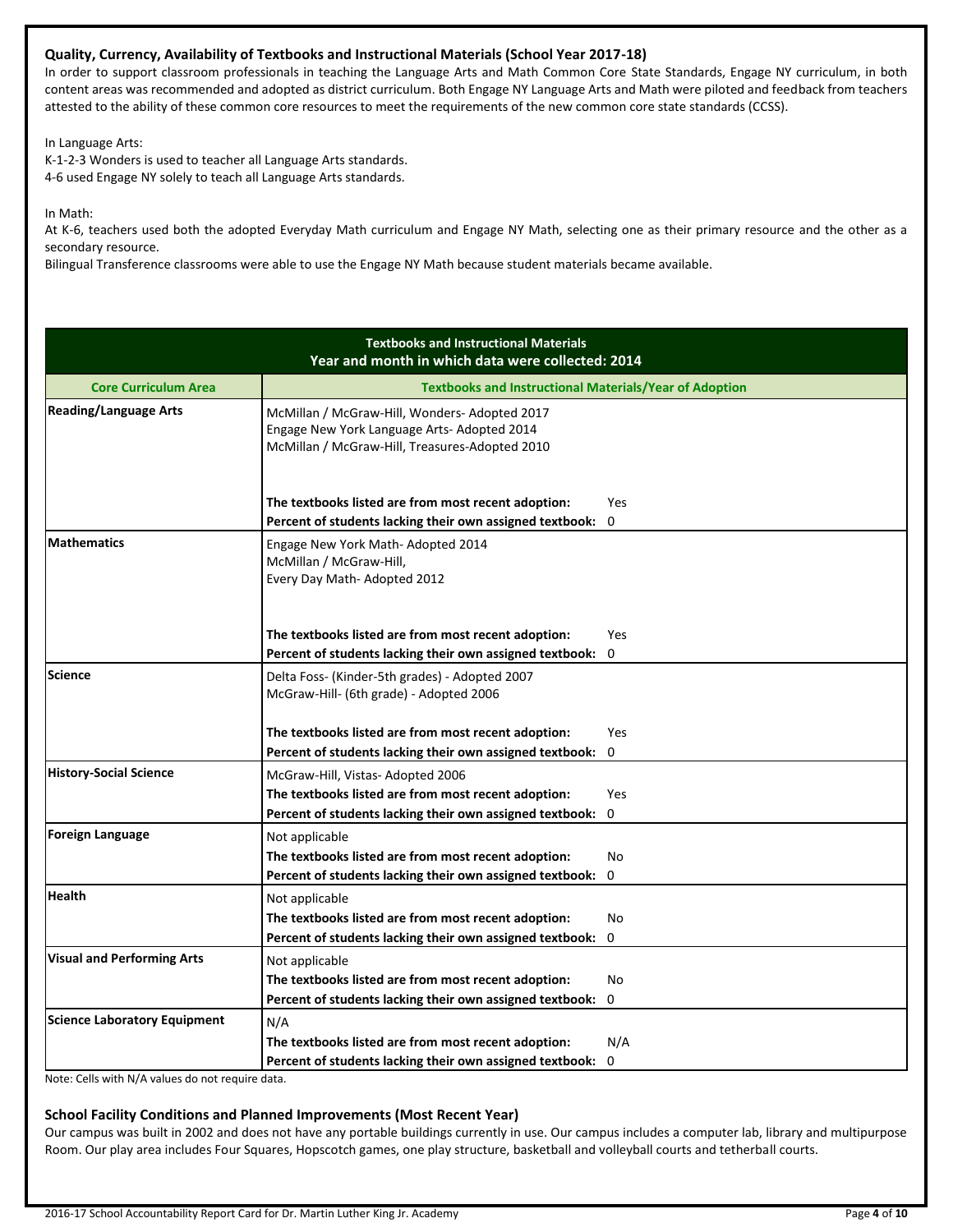We have one day custodian and two night custodians who keep our facilities clean. This work force has provided us with a clean campus. Our cafeteria, classrooms, and rest rooms are cleaned daily. District maintenance staff takes care of the landscape and responds to requests for repair.

| <b>School Facility Good Repair Status (Most Recent Year)</b><br>Year and month in which data were collected: August, 2017 |                       |      |                              |      |                                                            |
|---------------------------------------------------------------------------------------------------------------------------|-----------------------|------|------------------------------|------|------------------------------------------------------------|
| <b>System Inspected</b>                                                                                                   | Good                  |      | <b>Repair Status</b><br>Fair | Poor | <b>Repair Needed and</b><br><b>Action Taken or Planned</b> |
| Systems:<br>Gas Leaks, Mechanical/HVAC, Sewer                                                                             | X                     |      |                              |      |                                                            |
| <b>Interior:</b><br><b>Interior Surfaces</b>                                                                              | X                     |      |                              |      |                                                            |
| Cleanliness:<br>Overall Cleanliness, Pest/ Vermin Infestation                                                             | X                     |      |                              |      |                                                            |
| Electrical:<br>Electrical                                                                                                 | X                     |      |                              |      |                                                            |
| <b>Restrooms/Fountains:</b><br>Restrooms, Sinks/ Fountains                                                                | X                     |      |                              |      |                                                            |
| Safety:<br>Fire Safety, Hazardous Materials                                                                               | X                     |      |                              |      |                                                            |
| Structural:<br>Structural Damage, Roofs                                                                                   | X                     |      |                              |      |                                                            |
| External:<br>Playground/School Grounds, Windows/Doors/Gates/Fences                                                        | X                     |      |                              |      |                                                            |
| <b>Overall Rating</b>                                                                                                     | <b>Exemplary</b><br>x | Good | Fair                         | Poor |                                                            |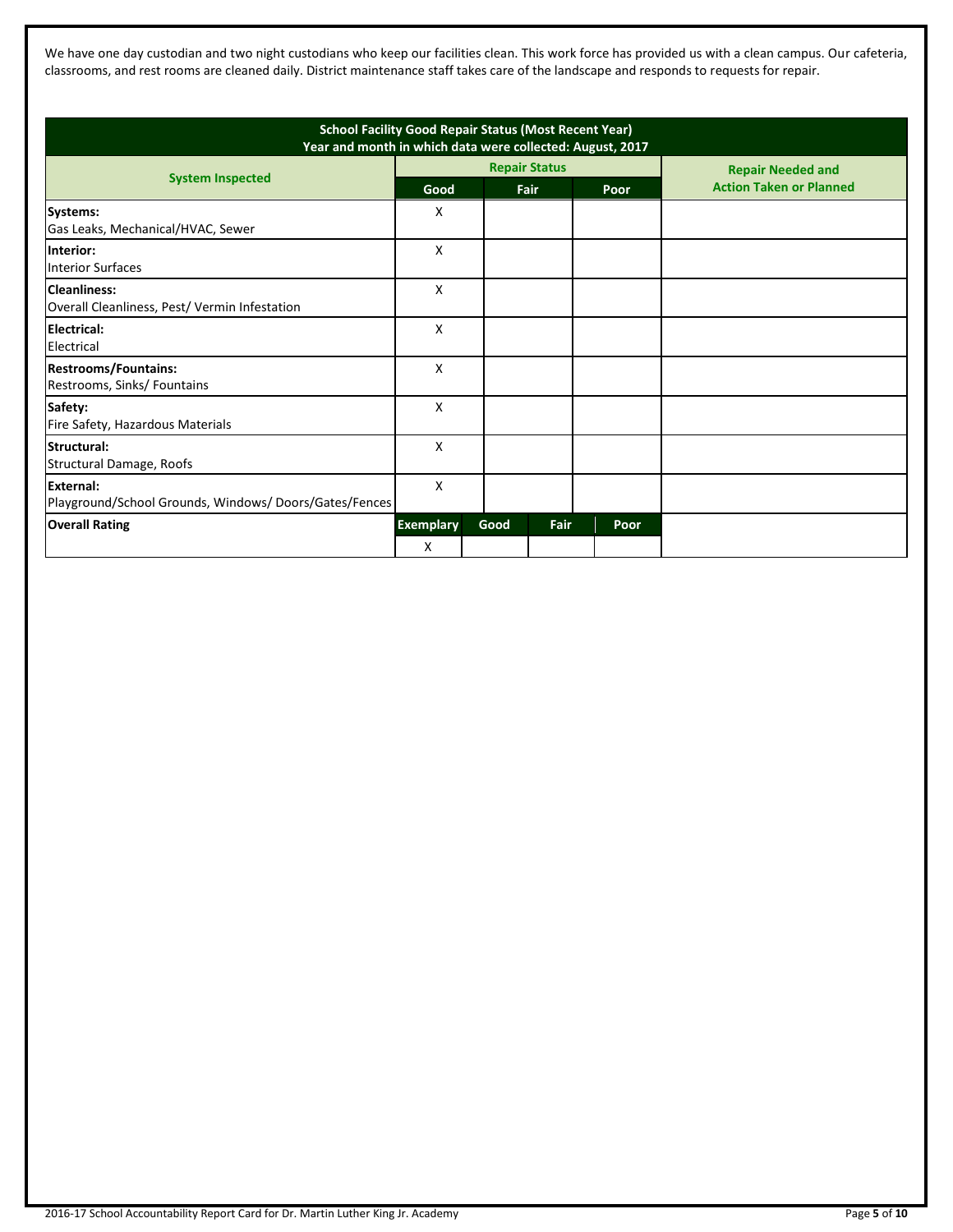# **B. Pupil Outcomes**

#### **State Priority: Pupil Achievement**

The SARC provides the following information relevant to the State priority: Pupil Achievement (Priority 4):

- Statewide assessments (i.e., California Assessment of Student Performance and Progress [CAASPP] System, which includes the Smarter Balanced Summative Assessments for students in the general education population and the California Alternate Assessments [CAAs] for English language arts/literacy [ELA] and mathematics given in grades three through eight and grade eleven. The CAAs have replaced the California Alternate Performance Assessment [CAPA] for ELA and mathematics, which were eliminated in 2015. Only eligible students may participate in the administration of the CAAs. CAA items are aligned with alternate achievement standards, which are linked with the Common Core State Standards [CCSS] for students with significant cognitive disabilities); and
- The percentage of students who have successfully completed courses that satisfy the requirements for entrance to the University of California and the California State University, or career technical education sequences or programs of study

| 2016-17 CAASPP Results for All Students |                                                                                              |    |    |    |    |    |  |
|-----------------------------------------|----------------------------------------------------------------------------------------------|----|----|----|----|----|--|
|                                         | <b>Percent of Students Meeting or Exceeding the State Standards</b><br>$(grades 3-8 and 11)$ |    |    |    |    |    |  |
| <b>Subject</b>                          | <b>School</b><br><b>District</b><br><b>State</b>                                             |    |    |    |    |    |  |
|                                         | 15-16<br>$15 - 16$<br>$16-17$<br>$16-17$<br>$15 - 16$<br>$16 - 17$                           |    |    |    |    |    |  |
| ELA                                     | 18                                                                                           | 23 | 24 | 28 | 48 | 48 |  |
| Math                                    | 13                                                                                           | 20 | 18 | 21 | 36 | 37 |  |

Percentages are not calculated when the number of students tested is ten or less, either because the number of students in this category is too small for statistical accuracy or to protect student privacy.

| <b>CAASPP Test Results in Science for All Students</b>                                                     |                                                  |           |                             |    |    |           |
|------------------------------------------------------------------------------------------------------------|--------------------------------------------------|-----------|-----------------------------|----|----|-----------|
| <b>Percent of Students Scoring at Proficient or Advanced</b><br>(meeting or exceeding the state standards) |                                                  |           |                             |    |    |           |
| <b>Subject</b>                                                                                             | <b>District</b><br><b>School</b><br><b>State</b> |           |                             |    |    |           |
|                                                                                                            | $14 - 15$                                        | $15 - 16$ | 14-15<br>$15 - 16$<br>14-15 |    |    | $15 - 16$ |
| Science                                                                                                    | 32                                               | 40        | 31                          | 28 | 56 | 54        |

Note: Science test results include California Standards Tests (CSTs), California Modified Assessment (CMA), and California Alternate Performance Assessment (CAPA) in grades five, eight, and ten.

Note: Scores are not shown when the number of students tested is ten or less, either because the number of students in this category is too small for statistical accuracy or to protect student privacy.

Note: The 2016-17 data are not available. The California Department of Education is developing a new science assessment based on the Next Generation Science Standards for California Public Schools (CA NGSS). The new California Science Test (CAST) was piloted in spring 2017. The CST and CMA for Science will no longer be administered.

| Grade | <b>2016-17 Percent of Students Meeting Fitness Standards</b> |          |        |  |  |
|-------|--------------------------------------------------------------|----------|--------|--|--|
| Level | 4 of 6                                                       | $5$ of 6 | 6 of 6 |  |  |
|       | 15.3                                                         | 8.5      |        |  |  |

Percentages are not calculated when the number of students tested is ten or less, either because the number of students in this category is too small for statistical accuracy or to protect student privacy.

| 2015-16 CAASPP Results by Student Group<br>Science (grades 5, 8, and 10) |                           |                   |                            |                               |  |  |  |
|--------------------------------------------------------------------------|---------------------------|-------------------|----------------------------|-------------------------------|--|--|--|
|                                                                          | <b>Number of Students</b> |                   | <b>Percent of Students</b> |                               |  |  |  |
| <b>Group</b>                                                             | <b>Enrolled</b>           | with Valid Scores | w/ Valid Scores            | <b>Proficient or Advanced</b> |  |  |  |
| <b>All Students</b>                                                      | 57                        | 55                | 96.5                       | 40.0                          |  |  |  |
| Male                                                                     | 32                        | 32                | 100.0                      | 37.5                          |  |  |  |
| Female                                                                   | 25                        | 23                | 92.0                       | 43.5                          |  |  |  |
| <b>Hispanic or Latino</b>                                                | 57                        | 55                | 96.5                       | 40.0                          |  |  |  |
| <b>Socioeconomically Disadvantaged</b>                                   | 54                        | 52                | 96.3                       | 38.5                          |  |  |  |
| <b>English Learners</b>                                                  | 41                        | 39                | 95.1                       | 28.2                          |  |  |  |

Science test results include CSTs, CMA, and CAPA in grades five, eight, and ten. The "Proficient or Advanced" is calculated by taking the total number of students who scored at Proficient or Advanced on the science assessment divided by the total number of students with valid scores. Scores are not shown when the number of students tested is ten or less, either because the number of students in this category is too small for statistical accuracy or to protect student privacy.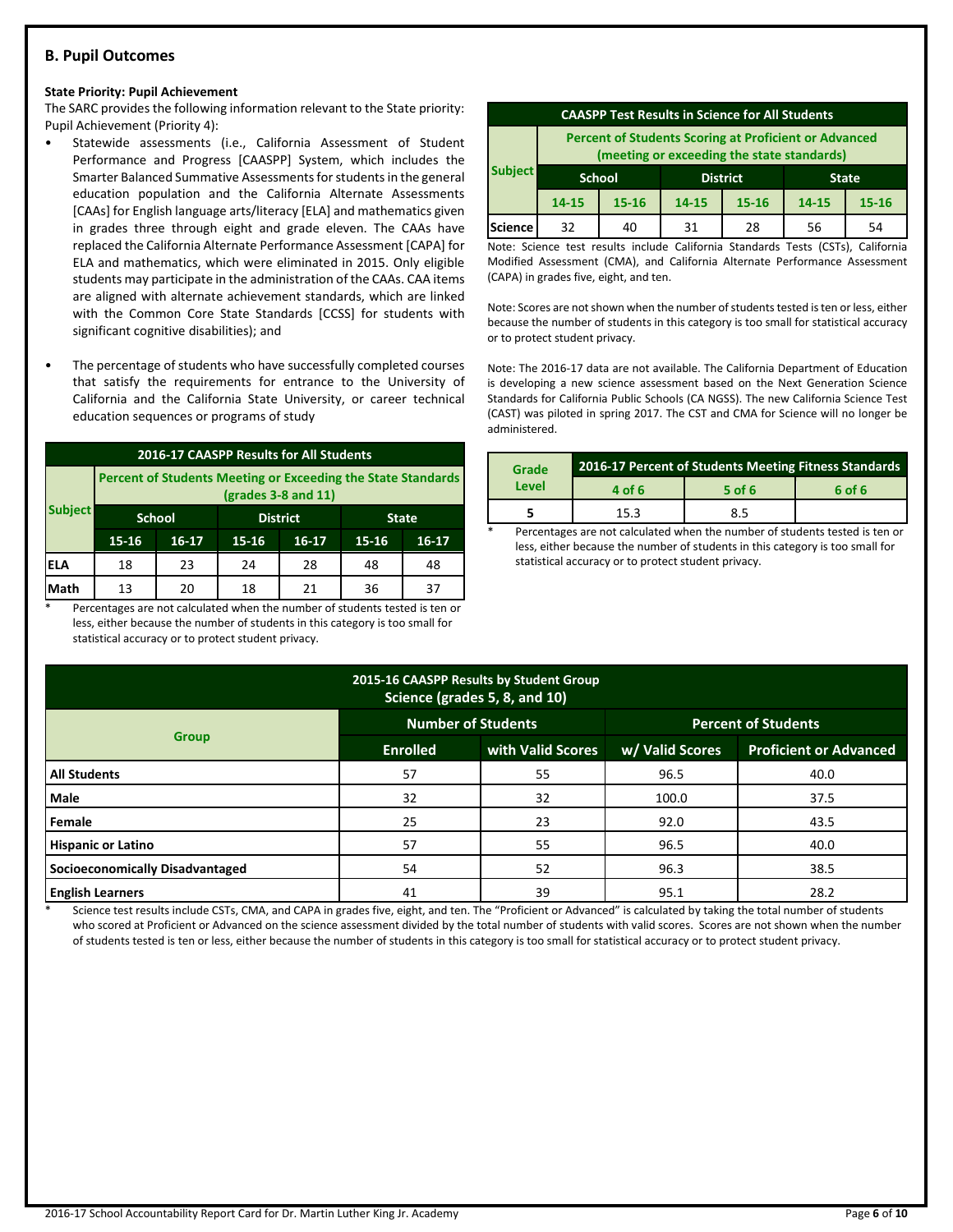| School Year 2016-17 CAASPP Assessment Results - English Language Arts (ELA)<br>Disaggregated by Student Groups, Grades Three through Eight and Eleven |                                   |                                |                                 |                                          |  |  |
|-------------------------------------------------------------------------------------------------------------------------------------------------------|-----------------------------------|--------------------------------|---------------------------------|------------------------------------------|--|--|
| <b>Student Group</b>                                                                                                                                  | <b>Total</b><br><b>Enrollment</b> | <b>Number</b><br><b>Tested</b> | <b>Percent</b><br><b>Tested</b> | <b>Percent</b><br><b>Met or Exceeded</b> |  |  |
| <b>All Students</b>                                                                                                                                   | 300                               | 292                            | 97.33                           | 22.95                                    |  |  |
| Male                                                                                                                                                  | 161                               | 156                            | 96.89                           | 21.15                                    |  |  |
| Female                                                                                                                                                | 139                               | 136                            | 97.84                           | 25                                       |  |  |
| <b>Hispanic or Latino</b>                                                                                                                             | 295                               | 289                            | 97.97                           | 22.84                                    |  |  |
| White                                                                                                                                                 | $- -$                             | --                             | --                              | $-$                                      |  |  |
| <b>Socioeconomically Disadvantaged</b>                                                                                                                | 283                               | 275                            | 97.17                           | 22.91                                    |  |  |
| <b>English Learners</b>                                                                                                                               | 285                               | 279                            | 97.89                           | 23.3                                     |  |  |
| <b>Students with Disabilities</b>                                                                                                                     | 15                                | 15                             | 100                             | 13.33                                    |  |  |
| <b>Students Receiving Migrant Education Services</b>                                                                                                  | 33                                | 29                             | 87.88                           | 20.69                                    |  |  |
| <b>Foster Youth</b>                                                                                                                                   |                                   |                                |                                 |                                          |  |  |

Note: ELA test results include the Smarter Balanced Summative Assessment and the CAA. The "Percent Met or Exceeded" is calculated by taking the total number of students who met or exceeded the standard on the Smarter Balanced Summative Assessment plus the total number of students who met the standard (i.e., achieved Level 3–Alternate) on the CAAs divided by the total number of students who participated in both assessments.

Note: Double dashes (--) appear in the table when the number of students is ten or less, either because the number of students in this category is too small for statistical accuracy or to protect student privacy.

Note: The number of students tested includes all students who participated in the test whether they received a score or not; however, the number of students tested is not the number that was used to calculate the achievement level percentages. The achievement level percentages are calculated using only students who received scores.

| School Year 2016-17 CAASPP Assessment Results - Mathematics<br>Disaggregated by Student Groups, Grades Three through Eight and Eleven |                                   |                                |                                 |                                          |  |  |
|---------------------------------------------------------------------------------------------------------------------------------------|-----------------------------------|--------------------------------|---------------------------------|------------------------------------------|--|--|
| <b>Student Group</b>                                                                                                                  | <b>Total</b><br><b>Enrollment</b> | <b>Number</b><br><b>Tested</b> | <b>Percent</b><br><b>Tested</b> | <b>Percent</b><br><b>Met or Exceeded</b> |  |  |
| <b>All Students</b>                                                                                                                   | 301                               | 296                            | 98.34                           | 20.27                                    |  |  |
| Male                                                                                                                                  | 162                               | 158                            | 97.53                           | 20.89                                    |  |  |
| Female                                                                                                                                | 139                               | 138                            | 99.28                           | 19.57                                    |  |  |
| <b>Hispanic or Latino</b>                                                                                                             | 296                               | 292                            | 98.65                           | 20.21                                    |  |  |
| White                                                                                                                                 |                                   | --                             | --                              |                                          |  |  |
| <b>Socioeconomically Disadvantaged</b>                                                                                                | 284                               | 279                            | 98.24                           | 20.79                                    |  |  |
| <b>English Learners</b>                                                                                                               | 286                               | 283                            | 98.95                           | 20.49                                    |  |  |
| <b>Students with Disabilities</b>                                                                                                     | 15                                | 15                             | 100                             | 6.67                                     |  |  |
| <b>Students Receiving Migrant Education Services</b>                                                                                  | 33                                | 30                             | 90.91                           | 20                                       |  |  |
| <b>Foster Youth</b>                                                                                                                   |                                   | $- -$                          | --                              |                                          |  |  |

Note: Mathematics test results include the Smarter Balanced Summative Assessment and the CAA. The "Percent Met or Exceeded" is calculated by taking the total number of students who met or exceeded the standard on the Smarter Balanced Summative Assessment plus the total number of students who met the standard (i.e., achieved Level 3–Alternate) on the CAAs divided by the total number of students who participated in both assessments.

Note: Double dashes (--) appear in the table when the number of students is ten or less, either because the number of students in this category is too small for statistical accuracy or to protect student privacy.

Note: The number of students tested includes all students who participated in the test whether they received a score or not; however, the number of students tested is not the number that was used to calculate the achievement level percentages. The achievement level percentages are calculated using only students who received scores.

# **C. Engagement**

# **State Priority: Parental Involvement**

The SARC provides the following information relevant to the State priority: Parental Involvement (Priority 3):

• Efforts the school district makes to seek parent input in making decisions for the school district and each schoolsite.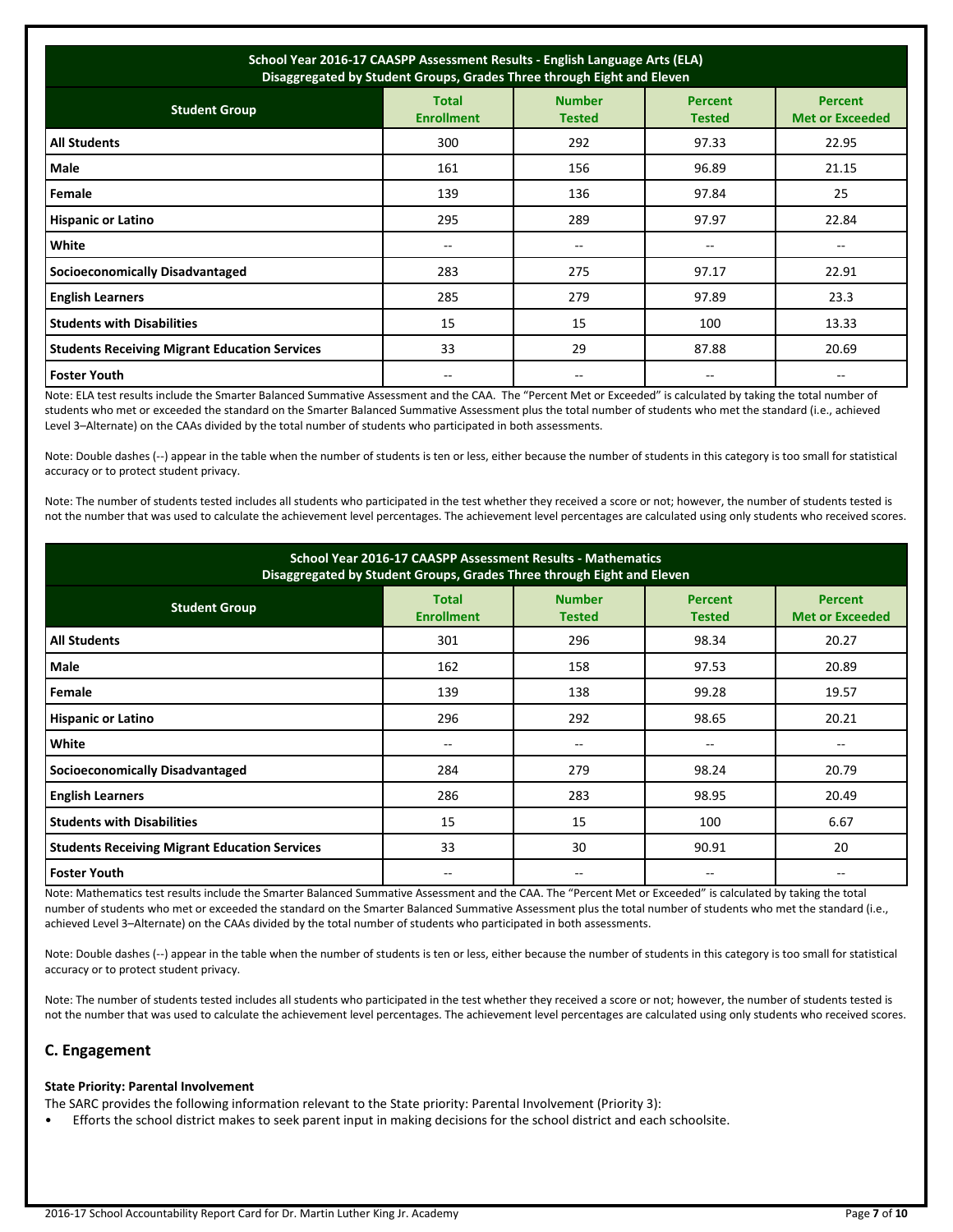# **Opportunities for Parental Involvement (School Year 2017-18)**

During the 2017-2018 school year parents will have multiple opportunities to participate in their children's education. These opportunities included attending school wide meetings, sporting events, or via academic awards assemblies. Some of the meetings included the following:

- Parents participated in Parenting/ Leadership classes through the Parenting Partners project;
- Parents served on our School Site Council and the English Language Advisory Committee; and were able to make decisions about what was best for the school;
- Parents attended district led meetings to give input on issues that affected Dr. Martin Luther King Jr. Academy, i.e. facilities master plan meeting, Local Control Funding Formula Meeting, and annual Title I Meeting

In an effort to celebrate student athletic, and academic successes, all parents were invited to participate in the following:

- Back-to-School Night in the fall and Open House in the spring;
- Monthly Student of the Month awards ceremonies;
- Accelerated Reader Trimester Awards Assemblies;
- Perfect Attendance Assemblies;
- Weekend athletic games, and Sports Awards Assemblies;

Opportunity to join the The Parent Teacher Club was available at all times, the PTC assisted with student activities after school, as well as instrumental in raising funds to provide additional resources for our students at Dr. Martin Luther King Jr. Academy.

For parent involvement opportunities, please contact Mr. Abelardo De León Jr., Principal, or Mrs. Suzanne Contreras, Assistant Principal at (831) 796- 3916.

# **State Priority: School Climate**

The SARC provides the following information relevant to the State priority: School Climate (Priority 6):

- Pupil suspension rates;
- Pupil expulsion rates; and
- Other local measures on the sense of safety.

#### **School Safety Plan**

Campus supervisors monitor the school grounds before and after school, at recesses, and at lunchtime. Additionally, during the morning recess, two teachers per grade level are assigned to assist with student supervision. Teachers regularly review the rules for safe, responsible behavior. All visitors are required to sign in at the office, where they receive a visitor's badge. This year was also the first that MLK had a fenced in campus to assist in keeping unwanted persons from wandering through the campus.

The latest revision of our School Safety Plan was completed during the 2017-2018 school year. This revision was presented to parents during a School Site Council meeting in the Winter of 2018. The plan includes procedures for emergencies, exit routes, and inventories of emergency supplies. We make the plan available in the school office, and it is reviewed with all staff at our first staff meeting. Drills for fire, earthquake, and lockdowns are held on a monthly basis. Training for all staff members on emergency preparedness takes place on a regular basis.

School staff received training on on Positive Behavior and Interventional Supports, PBIS, a school wide discipline plan designed to reward positive student behavior. A PBIS Committee was established to continue to monitor implementation, as well as providing professional development for fellow staff members.

| <b>Suspensions and Expulsions</b> |         |         |         |  |  |  |
|-----------------------------------|---------|---------|---------|--|--|--|
| <b>School</b>                     | 2014-15 | 2015-16 | 2016-17 |  |  |  |
| <b>Suspensions Rate</b>           | 0.2     | 0.0     | 0.0     |  |  |  |
| <b>Expulsions Rate</b>            | 0.0     | 0.0     | 0.0     |  |  |  |
| <b>District</b>                   | 2014-15 | 2015-16 | 2016-17 |  |  |  |
| <b>Suspensions Rate</b>           | 1.1     | 1.0     | 0.5     |  |  |  |
| <b>Expulsions Rate</b>            | 0.0     | 0.0     | 0.0     |  |  |  |
| <b>State</b>                      | 2014-15 | 2015-16 | 2016-17 |  |  |  |
| <b>Suspensions Rate</b>           | 3.8     | 3.7     | 3.6     |  |  |  |
| <b>Expulsions Rate</b>            | 0.1     | 0.1     | 0.1     |  |  |  |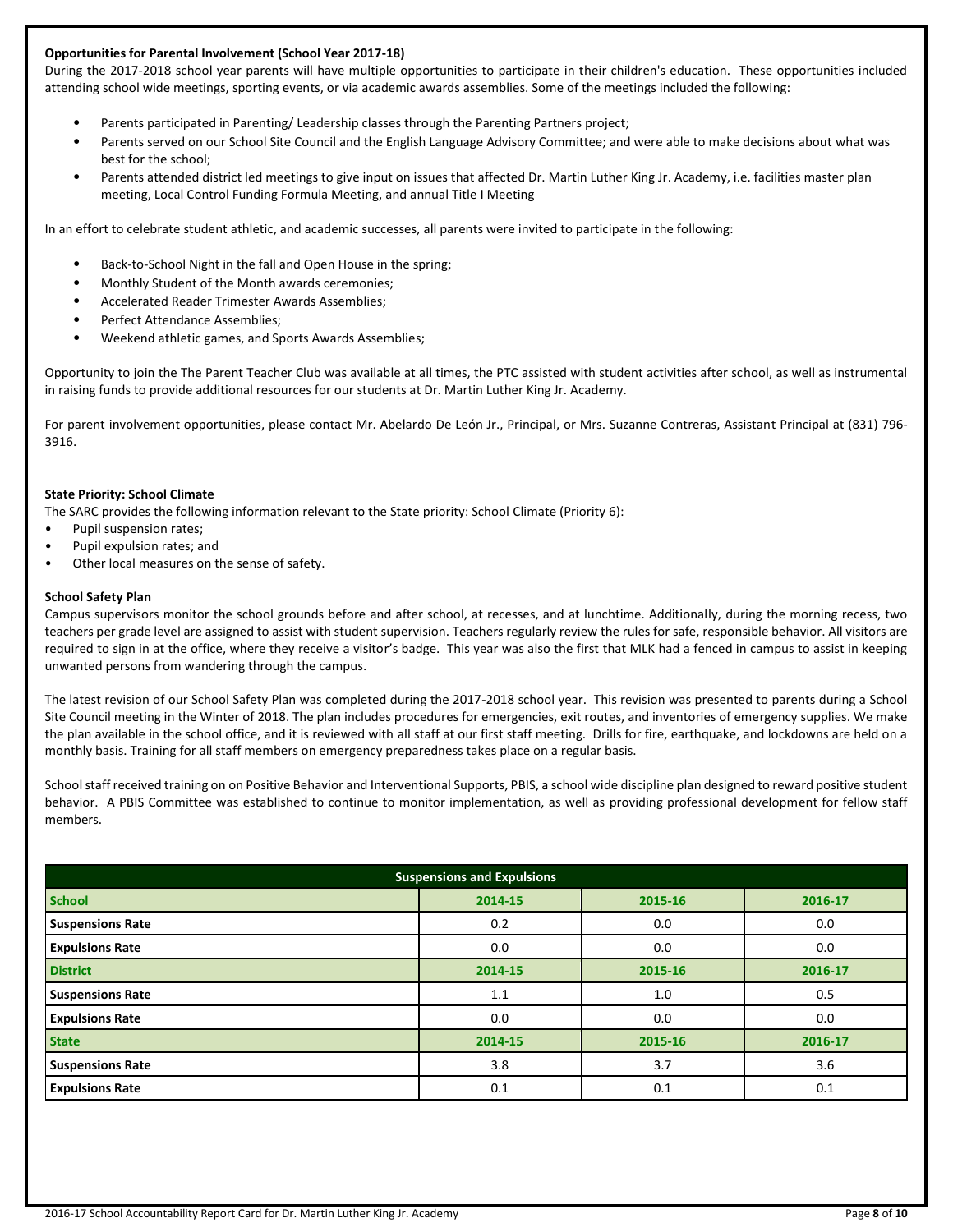# **D. Other SARC Information**

The information in this section is required to be in the SARC but is not included in the state priorities for LCFF.

| 2017-18 Federal Intervention Program                       |                 |  |  |  |
|------------------------------------------------------------|-----------------|--|--|--|
| <b>Indicator</b>                                           | <b>District</b> |  |  |  |
| <b>Program Improvement Status</b>                          | In PI           |  |  |  |
| <b>First Year of Program Improvement</b>                   | 2004-2005       |  |  |  |
| Year in Program Improvement                                | Year 3          |  |  |  |
| Number of Schools Currently in Program Improvement         | 8               |  |  |  |
| <b>Percent of Schools Currently in Program Improvement</b> | 61.5            |  |  |  |

# **Academic Counselors and Other Support Staff at this School**

| <b>Number of Full-Time Equivalent (FTE)</b>                |    |  |  |
|------------------------------------------------------------|----|--|--|
| <b>Academic Counselor</b>                                  | O  |  |  |
| <b>Counselor (Social/Behavioral or Career Development)</b> |    |  |  |
| Library Media Teacher (Librarian)                          |    |  |  |
| Library Media Services Staff (Paraprofessional)            | .5 |  |  |
| <b>Psychologist</b>                                        | .5 |  |  |
| <b>Social Worker</b>                                       | 0  |  |  |
| <b>Nurse</b>                                               | 0  |  |  |
| Speech/Language/Hearing Specialist                         | .5 |  |  |
| <b>Resource Specialist</b>                                 | 1  |  |  |
| Other                                                      |    |  |  |
| <b>Average Number of Students per Staff Member</b>         |    |  |  |
|                                                            |    |  |  |

**Academic Counselor 1** 0

One Full Time Equivalent (FTE) equals one staff member working full time; one FTE could also represent two staff members who each work 50 percent of full time.

| Average Class Size and Class Size Distribution (Elementary) |         |                           |                              |  |          |                          |                                                                         |                |       |  |   |  |
|-------------------------------------------------------------|---------|---------------------------|------------------------------|--|----------|--------------------------|-------------------------------------------------------------------------|----------------|-------|--|---|--|
|                                                             |         |                           | <b>Number of Classrooms*</b> |  |          |                          |                                                                         |                |       |  |   |  |
| Grade                                                       |         | <b>Average Class Size</b> |                              |  | $1 - 20$ |                          | 21-32                                                                   |                | $33+$ |  |   |  |
|                                                             | 2014-15 | 2015-16                   | 2016-17                      |  |          |                          | 2014-15 2015-16 2016-17 2014-15 2015-16 2016-17 2014-15 2015-16 2016-17 |                |       |  |   |  |
| К                                                           | 31      | 31                        | 27                           |  |          |                          | 3                                                                       | 3              | 4     |  |   |  |
|                                                             | 24      | 24                        | 24                           |  |          | $\overline{\phantom{a}}$ | 4                                                                       | 4              | 3     |  |   |  |
| 2                                                           | 25      | 24                        | 24                           |  | 1        |                          | 4                                                                       | 3              | 4     |  |   |  |
| 3                                                           |         | 25                        | 24                           |  |          |                          |                                                                         | 4              | 4     |  |   |  |
| 4                                                           | 29      | 33                        | 32                           |  |          |                          | $\overline{2}$                                                          |                | 3     |  | 2 |  |
| 5                                                           | 32      | 29                        | 31                           |  |          |                          | $\overline{2}$                                                          | $\overline{2}$ | 1     |  |   |  |
| 6                                                           | 30      | 32                        | 25                           |  |          |                          | 4                                                                       |                | ำ     |  |   |  |

Number of classes indicates how many classes fall into each size category (a range of total students per class).

# **Professional Development provided for Teachers**

The major areas of professional development for teachers in the district for 2015-2016 included the following:

- Standards-based planning for instruction, learning and assessment, focused on Common Core State Standards, CCSS;
- 1:1 Technology Implementation (laptops, tablets, iPads);
- Phases of Close Reading;
- Bilingual Transference (for teachers facilitating Alternative Bilingual Education classes);
- Lesson Design and Engagement;
- Coaching Cycles (for Academic Coaches);
- Implementation of System 44/ Read 180 Program;
- Implementation of Engage NY ELA, and Engage NY Math;
- Learning Walks.

Professional development specific to Dr. Martin Luther King Jr. Academy included the following:

- High Leverage Strategies for CELDT preparation
- High Leverage Strategies for ELPAC preparation
- Unpacking of ELPAC Tasks to prepare for the ELPAC
- Evidence Based Questioning, and Close Reading strategies to support reading during the SBAC
- Unpacking of English Language Arts, Mathematics, and English Language Development Standards